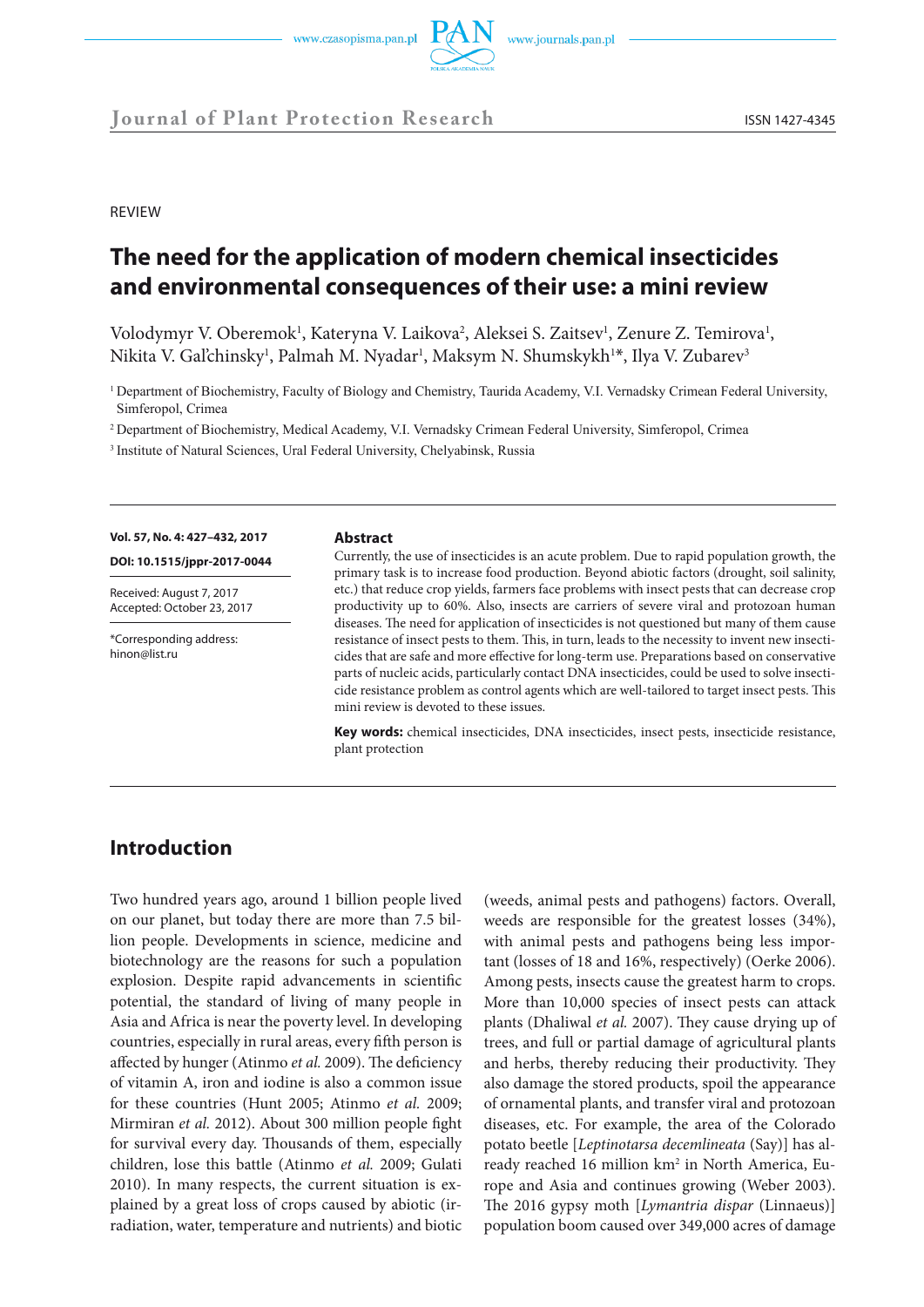

statewide in Massachusetts (USA) (Charles 2017). In 2007 on a global market 11.2 billion dollars were spent on the purchase of insecticides. This comprises nearly 28% of all world expenses on pesticides (Grube *et al.* 2011).

## **The need for the application of insecticides and reasons for the creation of new preparations**

Despite the fact that every year new insecticides are developed for plant protection, the cost of losses from insect pests stays almost at the same level, about 30% of pre-crop part and 10% of post-crop part (Sanchis 2011). Taking into consideration the rapid population growth, the annual reduction of cultivated areas and substantial losses from insect pests, most experts consider that there is no serious alternative to insecticides (Furlan and Kreutzweiser 2015) because they help to preserve 20% of all crops (Oerke and Dehne 2004). Also, it is impossible to overestimate the role of insecticides in the prevention of viral and protozoan diseases (Aktar *et al.* 2009). For example, diseases transmitted by mosquitoes, including malaria, yellow fever, Japanese encephalitis, filariasis and others are spread in more than 100 countries. Worldwide, each year more than 700 million people are infected with the participation of insects. Only with the help of insecticides it is possible to reduce the significant occurrence of these insect-borne diseases (Ghosh *et al.* 2012).

It should be noted that in nature the number of insects is regulated by parasites without human intervention. Insect population outbreaks eventually are replaced by a population decline (Lotka-Volterra predator-prey model) (Weisberg and Reisman 2008). It is a constant process which is uncontrollable by human. But in an agrobiocenosis, the number of insect pests should be permanently kept under control in order to save a particular crop. Furthermore, it is necessary to consider r-strategy of insects survival in which a large number of descendants are formed (Odum 1986; Karunaratne 1998). Based on the Lotka-Volterra model, during the decline of the pest population under the action of a parasite, the population of the parasite also decreases with some delay (Odum 1986; Weisberg and Reisman 2008). Thus, in the insect population, during the phase of decline, the majority of individuals have genotypes that are adapted for parasites which have genotypes prevailing at the moment. Under these circumstances, the insect population will start to grow until the genotypes of the parasite population, capable of suppressing the insect pest population significantly, appear again. The same line of reasoning can be applied to a "chemical insecticide–insect pest" system. The only exception is an insecticide can't change by

itself. Proceding from this situation, in agriculture and forestry it is necessary to apply insecticides constantly, changing them every few years to avoid the emergence of insecticide resistance to chemical and biological preparations (Daly *et al.* 1998; Read *et al.* 2009; Gourley *et al.* 2011). Taking into consideration such genetic mechanisms as mutations, random assortment of homologous chromosomes during meiosis, crossingover, amplification of genes of cytochrome P450 monooxygenases, etc., it is impossible to imagine how an insect pest can be deprived of the opportunity to generate insecticide resistance. For example, after World War II the operational validity of chemical insecticides for malaria control in regions with their wide use averaged only about 5 years (Koella *et al.* 2009).

In 1979 the United Nations Environment Programme (UNEP) declared that globally pesticide resistance is an environmental problem (Sanchis 2011). The general mechanism underlying insecticide resistance is the natural selection that leads to an increase in frequency of resistance alleles, formed as a result of random mutations, in insect pest population (Fig. 1). The emergence of resistance to insecticides is an example of Darwin's microevolution. Most experts agree that if the pressure of natural selection is not reduced, resistance to the used insecticide always appears. Thus, the only alternative to modern insecticides is in creation and use of new preparations that are selective and less dangerous for the environment (Van Steenwyk and Zalom 2005; Koella *et al.* 2009; Read *et al.* 2009; Gourley *et al.* 2011). First of all, it concerns chemical insecticides (carbamates, organophosphates, pyrethroids, neonicotinoids, etc.) because biological preparations (bacteria, viruses) have minimum negative impact on the environment, but unfortunately, they are less affordable and less effective than chemical preparations.

There are also cases when resistance to insecticides does not develop, e.g. the absence of resistance to DDT in the tsetse fly (Hemingway and Ranson 2000). This is explained by the fact that this insect leaves few offspring, thereby not allowing the emergence of a "successful mutation". Actually, resistance to the insecticide does develop, but very slowly. The emergence of resistance to insecticides is a normal evolutionary phenomenon leading to adaptation of an insect pest to environmental conditions. In this regard, it is impossible to talk about an insecticide which can completely solve the problem of controlling any target insect pest, perhaps with a number of exceptions.

It is possible to slow down the emergence of insecticide resistance through the creation of preparations blocking the functioning of cell structures which change very slowly during microevolution. For example, preparations based on conservative parts of nucleic acids can be used for this purpose. The effect of such preparations is based on mechanisms of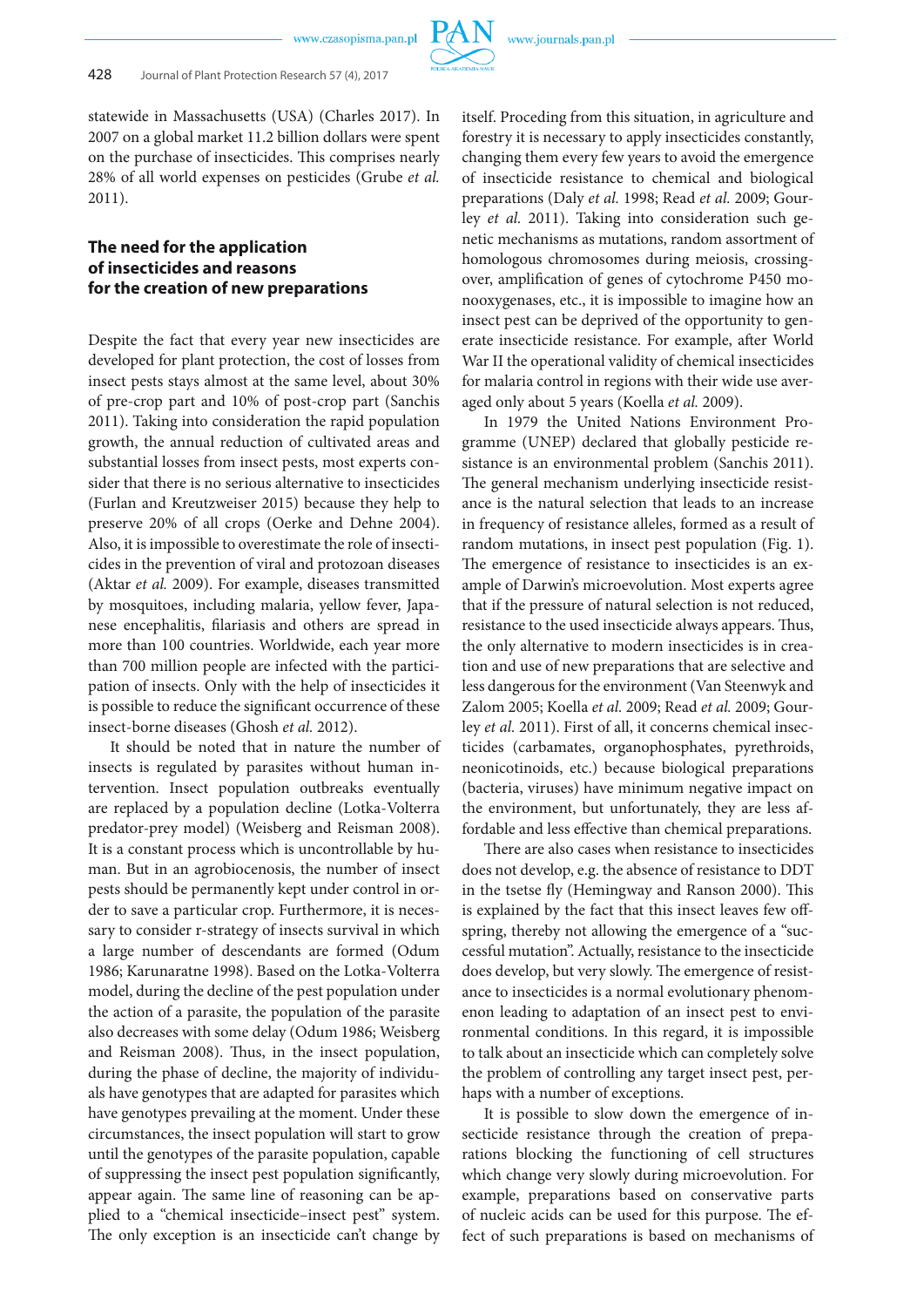www.czasopisma.pan.pl

www.journals.pan.pl



**Fig. 1.** Scheme of the emergence of resistance to insecticides: 1, 2, 3 – the composition of the population of an insect pest in generations which varies with time under the influence of the applied insecticide and natural selection; S – insecticide-sensitive individuals of the insect pest; R – insecticide-resistant individuals of the insect pest

posttranscriptional inactivation of genes (antisense oligonucleotides, RNA-DNA hybrids, RNAi approach) (Lin and Ying 2001; Dias and Stein 2002; Zotti and Smagghe 2015). The functionally important genes and their conservative sites for which the speed of mutations is slow can serve as targets for these preparations. Nucleic acids will not be accumulated in the environment, their manufacture will become more and more affordable, and the definite combination of nucleotides in a sequence will be effective only against a certain insect pest. Therefore, in the foreseeable future, the arsenal of existing insecticides can be supplemented with a new class of preparations based on nucleic acids, e.g. contact DNA insecticides (Simchuk *et al.* 2012; Oberemok *et al.* 2015, 2016, 2017). In particular, in our research antisense conservative DNA oligonucleotide, oligoRING (5'-CGA CGT GGT GGC ACG GCG-3') from RING (really interesting new gene) domain of IAP-3 (inhibitor of apoptosis) gene of *L. dispar* multicapsid nuclear polyhedrosis virus (LdMNPV) which is complementary to host IAP-Z gene, can elevate the mortality of LdMNPV-free and LdMNPV-infected gypsy moth (*L. dispar*) larvae. The results of elevated insect mortality, down-regulation of target IAP genes, strong apoptotic DNA fragmentation, decreased biomass accumulation, and a decreased number of developed female imagos suggested that oligoRING induces apoptotic processes in both LdMNPV-free and LdMNPV-infected insect cells but they were more pronounced in the latter. These data open possibilities for new promising routes of insect pest control using antisense DNA oligonucleotides from conservative parts of functionally important genes of apoptosis– antiapoptosis system.

### **Environmental impact of insecticides**

Chemical and bioactive properties of insecticides, released into the environment, make their inclusion into bioaccumulation and biotransformation processes inevitable. During the process of bioaccumulation, the multiple increase of insecticide concentration (biomagnification) occurs as it passes through a food chain (Essumang *et al.* 2009; Hu *et al.* 2010; Ghosh *et al.* 2012). Thus, with each subsequent link of a food chain, the amount of insecticide can be increased by 10–20 times (Essumang *et al.* 2009). For this reason, the insecticides which are not found in the abiotic environment can be present in the tissues of living organisms at very significant and biologically dangerous concentrations. It is assumed that during treatment of crops, only about 0.1% of the insecticides reach insect pests (Carriger *et al.* 2006), whereas most applications of the insecticides miss the target and 99.9% go into the soil, water reservoirs, the atmosphere and from there into plants, animals and human organisms. The chemicals, as a major part of the world market of insecticides, enter food chains involving not only the target insect pests but also other participants of the ecosystem. For example, DDT, a popular insecticide in the past, is capable of accumulating in adipose tissue of animals and human. Despite its low solubility in water, its bioconcentration occurs in aquatic organisms, and the content of DDT in some hydrobionts reaches 223.9 mikrogramms per 1 kg of wet biomass (Malakhova 2014). Along with the bioaccumulation of insecticides, the processes of their transformation occur. Any applied insecticide sooner or later undergoes decomposition either in the organisms of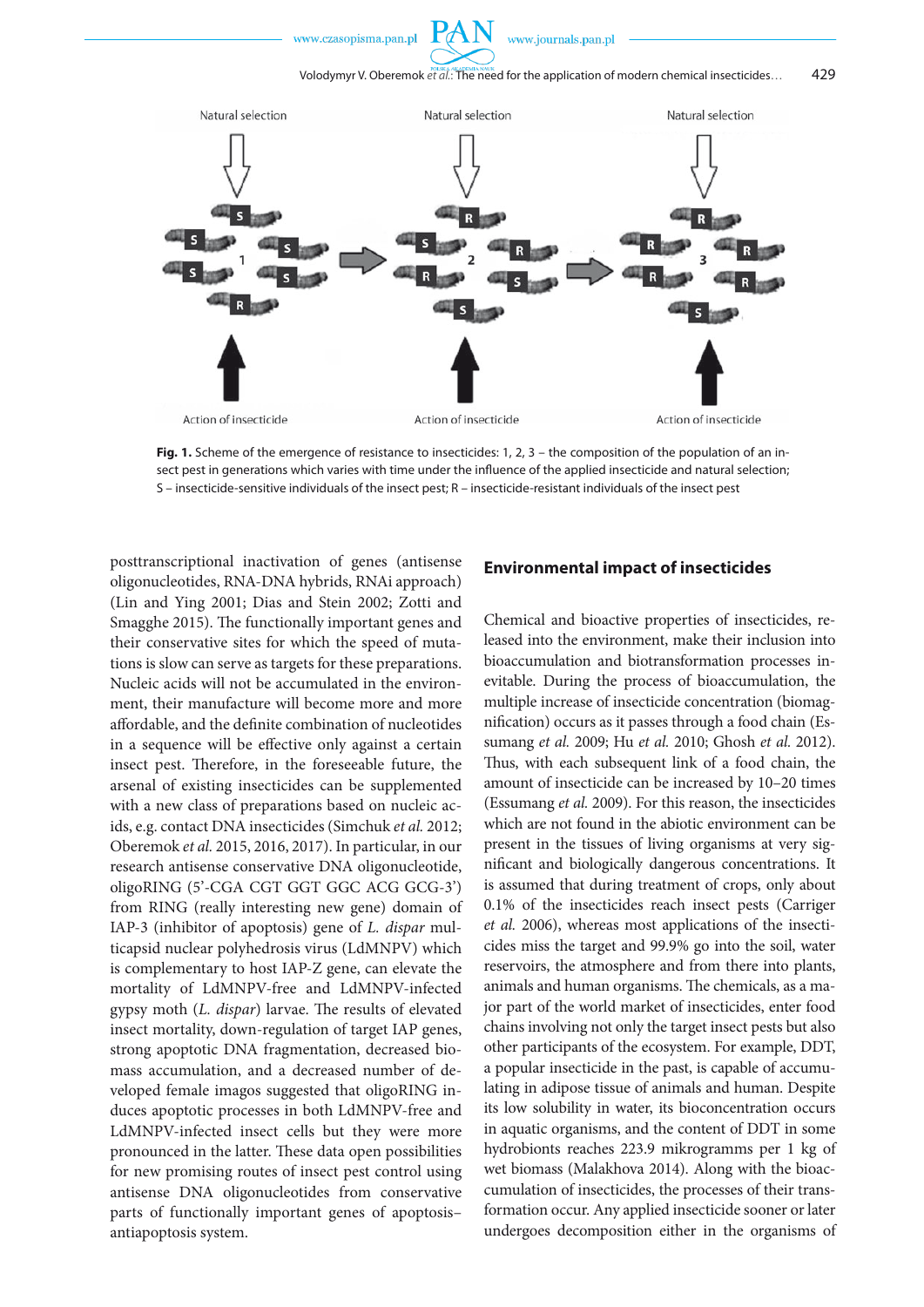www.czasopisma.pan.pl



plants, animals, microorganisms, or under the influence of physical and chemical factors of the environment. Futhermore, the processes of degradation can be accompanied by the detoxification of insecticides (Sogorb and Vilanova 2002), a loss of toxic properties by the initial substance, as well as by toxification, a creation of more toxic substances. For example, the malathion molecule, which can miss the target insect pest, under the influence of sunlight is oxidized into more toxic malaoxon. Malaoxon, in turn, is more dangerous not only for insects but also for warm-blooded animals (Aker *et al.* 2008).

Such often-used insecticides like organophosphates are highly toxic for human health. Organophosphorous insecticides are mutagens and teratogens. A large number of modern diseases of the nervous and immune systems of mammals can be caused by their effect, e.g. Parkinson's disease, Alzheimer's disease, multiple sclerosis, etc. This emphasizes the need for more careful investigation of the toxicological profiles of organophosphates and other insecticides (Ragnarsdottir 2010). There are also cases of poisoning by contamination with insecticide products, casual professional intoxications, as well as the use of insecticides for suicide purposes. It was calculated that in Asia around 200,000 people die each year from self-poisoning by organophosphorous insecticides (Eddleston *et al.* 2008). In rural areas of China, 60% of all suicides are committed by self-poisoning with pesticides (Phillips *et al.* 2002).

It should be noted that modern and frequently used neonicotinoid and pyrethroid pesticides are harmful for the environment as well. Neonicotinoid insecticides are a threat to vertebrates due to their high toxicity, environmental persistence, water solubility, and potential for surface- and groundwater contamination (Zeng *et al.* 2013). Pyrethroids are ion channel toxins that interfere with the function of the nervous system. The toxic effects of pyrethroids result from this neuronal excitation and include a wide spectrum of signs and symptoms from paraesthesia and increased salivation, to seizures and potentially death (Bradberry *et al.* 2005). Though claimed to be selectively toxic to insects, synthetic pyrethroids are extremely toxic to aquatic organisms, including fish in concentrations similar to those used for controlling mosquitoes, black flies and tsetse fly larvae, which are the actual targets of pyrethroids. Many pyrethroids have been linked to the disruption of the endocrine system, reproduction and sexual development, interference with the immune system and the induction of breast cancer. The widespread use of pyrethroids is a major problem as they pollute agricultural lands and water resources and affect non-target organisms and humans (Thatheyus *et al.* 2013).

It is necessary to take into account that each insect pest species, which is subject to control, lives together with hundreds of non-target species which are essential

for ecosystem balance. This is especially true when it concerns natural enemies of the target insect pests that can reach dozens of species in specific places. For example, in certain areas of Mexico, there are 18 insect species which are parasites of the Colorado potato beetle (*L. decemlineata*) (Cappaert *et al.* 1991). Their elimination is undesirable. How one can efficiently and protractedly control populations of the target insect pests with pinpoint accuracy, without affecting non-target organisms? It is necessary to apply advanced knowledge of biology and chemistry in order to create such insecticides. One thing is certain, there are still no insecticides on the global market with both safe and efficient properties. From the viewpoint of safety and selectivity the development of the above mentioned DNA insecticides is also promising. DNA insecticides designed for gypsy moth (*L. dispar*) larvae can be selective, and thus non-harmful for non-target insects, such as black cutworm [(*Agrotis ipsilon* (Hufnagel)] and tobacco hornworm [(*Manduca sexta* (Linnaeus)] (Oberemok and Skorokhod 2014). By evaluating alkaline phosphatase activity, glucose concentration and biomass accumulation, we also determined that DNA insecticides do not have a long-term negative effect on plants such as wheat (*Triticum aestivum* L.) (Oberemok *et al.* 2013), English oak (*Quercus robur* L.) and apple tree (*Malus domestica* Mill.) (Zaitsev *et al.* 2015). This paves the way to the creation of selective DNA insecticides that are well-tailored to target insect pests.

It is important to note, that DNA insecticides can solve the problem of resistance to insecticides. If we use short single-stranded fragments of very conservative parts of host insect antiapoptosis genes, the resistance to insecticides will grow more slowly. This is due to the fact that potential mutations, changing target apoptosis genes, occur at a very slow rate in conservative parts. In this way, if we cannot stop genetic processes that lead to resistance of insecticides, we could slow down the emergence of resistance to insecticides by using DNA insecticides based on very conservative regions of functionally important genes such as the genes of antiapoptosis. Developments in this area can lead to safe and cheap agriculture supported by DNA insecticides (Oberemok *et al.* 2016).

## **Conclusions**

Due to undernourishment, food insecurity and the emergence of resistance to insecticides, the need for the application and creation of new chemical insecticides is unquestionable. Unlike developed countries, it is extremely important for developing countries to use insecticides, since refusal to use them threatens a rapid onset of hunger and increases in frequency of insectborne diseases, e.g. malaria. The creation and use of new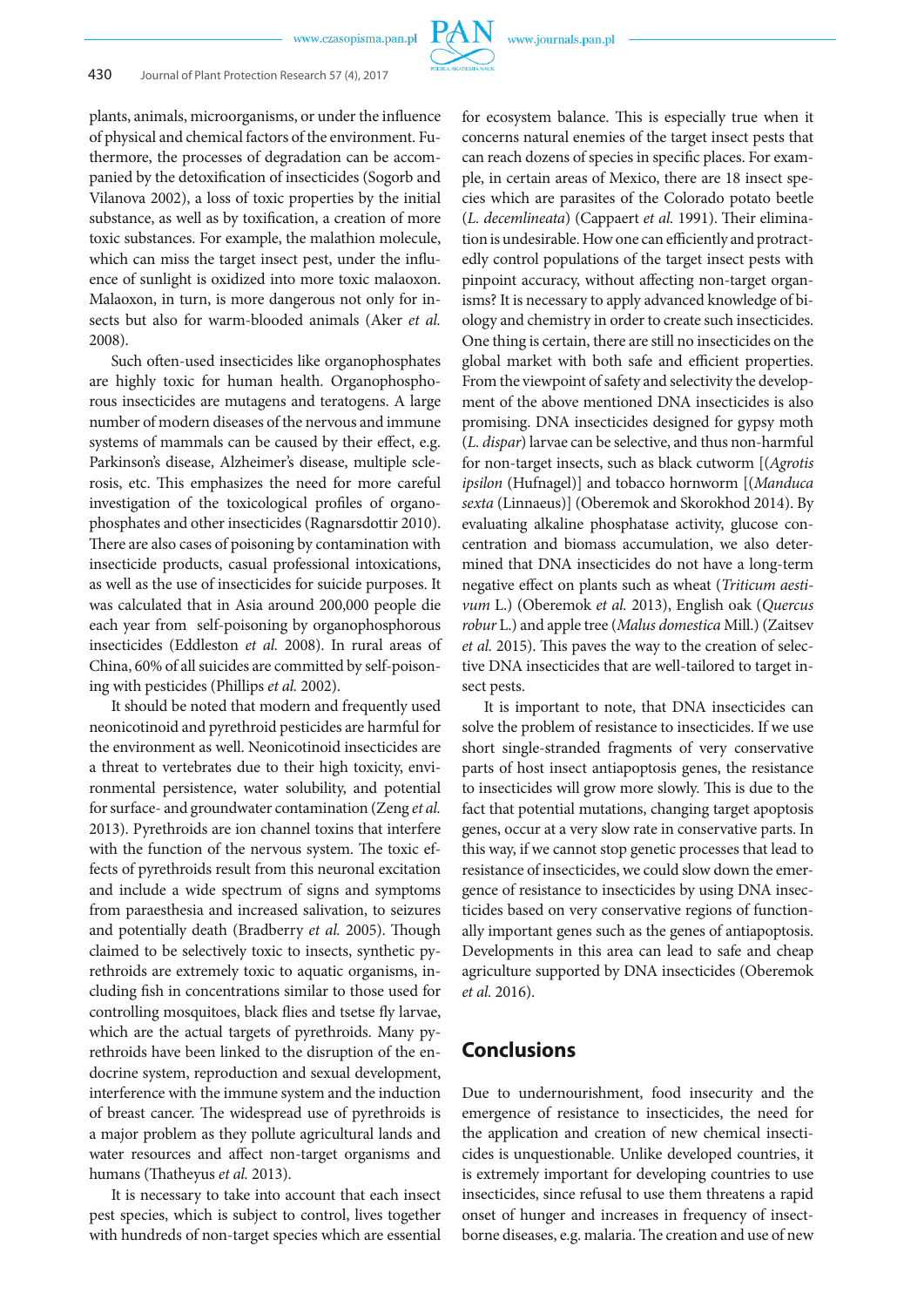chemicals must be pragmatic. In other words, all actions related to insecticides have to be based first of all on scientific arguments instead of commercial reasons (Aktar *et al*. 2009). Contact DNA insecticides based on conservative antisense fragments of genes of an apoptosis– antiapoptosis system, as next-generation preparations of a post-genomic era, could be used to solve the insecticide resistance problem since they are well-tailored to target insect pests.

#### **Acknowledgements**

We are very much indebted to all anonymous reviewers and our colleagues from «Lab on DNA technologies, PCR analysis and creation of DNA insecticides» (V.I. Vernadsky Crimean Federal University, Taurida Academy, Faculty of Biology and Chemistry, Department of Biochemistry) for valuable comments on our manuscript. Volodymyr V. Oberemok was supported by the Project of Development Program of V.I. Vernadsky Crimean Federal University network «Academic mobility of young scientists of Russia – AMMUR» at FSBSI «Center of experimental embryology and reproductive biotechnologies» and RFBR Grant No. 15-34-50986.

#### **References**

- Aker W.G., Hu X., Wang P., Hwang H.M. 2008. Comparing the relative toxicity of malathion and malaoxon in blue catfish *Ictalurus furcatus*. Environmental Toxicology 23 (4): 548–554. DOI: 10.1002/tox.20371
- Aktar W., Sengupta D., Chowdhury A. 2009. Impact of pesticides use in agriculture: their benefits and hazards. Interdisciplinary Toxicology 2 (1): 1–12. DOI: 10.2478/v10102- -009-0001-7
- Atinmo T., Mirmiran P., Oyewole O.E., Belahsen R., Serra-Majem L. 2009. Breaking the poverty/malnutrition cycle in Africa and the Middle East. Nutrition Reviews 67 (1): S40-6. DOI: 10.1111/j.1753-4887.2009.00158.x
- Bradberry S.M., Cage S.A., Proudfoot A.T., Vale J.A. 2005. Poisoning due to pyrethroids. Toxicol Review 24 (2): 93–106.
- Cappaert D.L., Drummond F.A., Logan P.A. 1991. Incidence of natural enemies of the Colorado potato beetle, *Leptinotarsa decemlineata* (Coleoptera: Chrysomelidae) on a native host in Mexico. Entomophaga 36 (3): 369–378.
- Carriger J.F., Rand G.M., Gardinali P.R., Perry W.B., Tompkins M.S., Fernandez A.M. 2006 Pesticides of potential ecological concern in sediment from South Florida canals: an ecological risk prioritization for aquatic arthropods. Soil and Sediment Contamination 15: 21–45.
- Charles D.B. 2017. Gypsy Moth: What to Expect in 2017. Massachusetts Urban & Community Forestry Program "The Citizen Forester" 199: 1. Available on: http://www.mass.gov/ eea/docs/dcr/stewardship/forestry/urban/citizen-forester/ cf2017feb-.pdf [Accessed: June 30, 2017]
- Daly H., Doyen J.T., Purcell A.H. 1998. Introduction to Insect Biology and Diversity. University Press, Oxford, New York, USA, 674 pp.
- Dhaliwal G.S., Dhawan A.K., Singh R. 2007. Biodiversity and ecological agriculture: Issues and perspectives. Indian Journal of Ecology 34: 100–109.
- Dias N., Stein C.A. 2002. Antisense oligonucleotides: basic concepts and mechanisms. Molecular Cancer Therapeutics 1 (5): 347–355.
- Eddleston M., Buckley N.A., Eyer P., Dawson A.H. 2008. Management of acute organophosphorus pesticide poisoning. Lancet 371 (9612): 597–607. DOI: 10.1016/S0140-6736 -(07)61202-1
- Essumang D.K., Togoh G.K., Chokky L. 2009. Pesticide residues in water and fish (*Lagoon tilapia*) samples from lagoons in Ghana. Bulletin of the Chemical Society of Ethiopia 23 (1): 19–27. DOI: http://dx.doi.org/10.4314/bcse.v23i1.21294
- Furlan L., Kreutzweiser D. 2015. Alternatives to neonicotinoid insecticides for pest control: case studies in agriculture and forestry. Environmental Science and Pollution Research 22: 135–147. DOI: 10.1007/s11356-014-3628-7
- Ghosh A., Chowdhury N., Chandra G. 2012. Plant extracts as potential mosquito larvicides. Indian Journal of Medical Research 135 (5): 581–598.
- Gourley S.A., Liu R., Wu J. 2011. Slowing the evolution of insecticide resistance in mosquitoes: a mathematical model. The Royal Society A 467: 2127–2148. DOI: http://dx.doi. org/10.1098/rspa.2010.0413
- Grube A., Donaldson D., Kiely T., Wu L. 2011. Pesticides Industry Sales and Usage: 2006 and 2007 Market Estimates. U.S. Environmental Protection Agency, Washington, DC.
- Gulati J.K. 2010. Child malnutrition: trends and issues. Anthropologist 12 (2): 131–140.
- Hemingway J., Ranson H. 2000. Insecticide resistance in insect vectors of human disease. Annual Review of Entomology 45: 371–391. DOI: 10.1146/annurev.ento.45.1.371
- Hu G. 2010. Concentrations and accumulation features of organochlorine pesticides in the Baiyangdian lake freshwater food web of North China/G. Hu. и др. //. Archives of Environmental Contamination and Toxicology 58 С: 700–710.
- Hunt J. 2005. The potential impact of reducing global malnutrition on poverty reduction and economic development. Asia Pacific Journal of Clinical Nutrition 14: 10–38.
- Karunaratne S.H.P.P. 1998. Insecticide resistance in insects: A review. Ceylon Journal of Science 25: 72–99.
- Koella J.C., Lynch P.A., Thomas M.B., Read A.F. 2009. Towards evolution proof malaria control with insecticides. Evolutionary Applications 2 (4): 469–480. DOI: 10.1111/j.1752- -4571.2009.00072.x
- Lin S.-L., Ying S.-Y. 2001. D-RNAi as a novel defense system against cancers and viral infections. Current Cancer Drug Targets 1 (3): 241–247.
- Malakhova L., Giragosov V., Khanaychenko A., Malakhova T., Egorov V., Smirnov V. 2014. Partitioning and level of organochlorine compounds in the tissues of the Black Sea Turbot at the South-Western Shelf of Crimea. Turkish Journal of Fisheries and Aquatic Sciences 14: 993–1000. DOI: 10.4194/1303-2712-v14\_4\_19
- Mirmiran P., Golzarand M., Serra-Majem L., Azizi F. 2012. Iron, iodine and vitamin A in the middle East; a systematic review of deficiency and food fortification. Iranian Journal of Public Health 41 (8): 8–19.
- Oberemok V.V., Nyadar P.M., Zaytsev O.S., Levchenko N.N., Shiyntum H.N., Omelchenko O.V. 2013. Pioneer evaluation of the possible side effects of the DNA insecticides on wheat (*Triticum aestivum* L.). International Journal of Biochemistry and Biophysics 1 (3): 57–63. DOI: 10.13189/ ijbb.2013.010302
- Oberemok V.V., Skorokhod O.A. 2014. Single-stranded DNA fragments of insect-specific nuclear polyhedrosis virus act as selective DNA insecticides for gypsy moth control. Pesticide Biochemistry Physiology 113: 1–7.
- Oberemok V.V., Laikova K.V., Gninenko Y.I., Zaitsev A.S., Nyadar P.M., Adeyemi T.A. 2015. A short history of insecticides. Journal of Plant Protection Research 55 (3): 221–226.
- Oberemok V.V., Laikova K.V., Zaitsev A.S., Gushchin V.A., Skorokhod O.A. 2016. The RING for gypsy moth control: topical application of fragment of its nuclear poly-